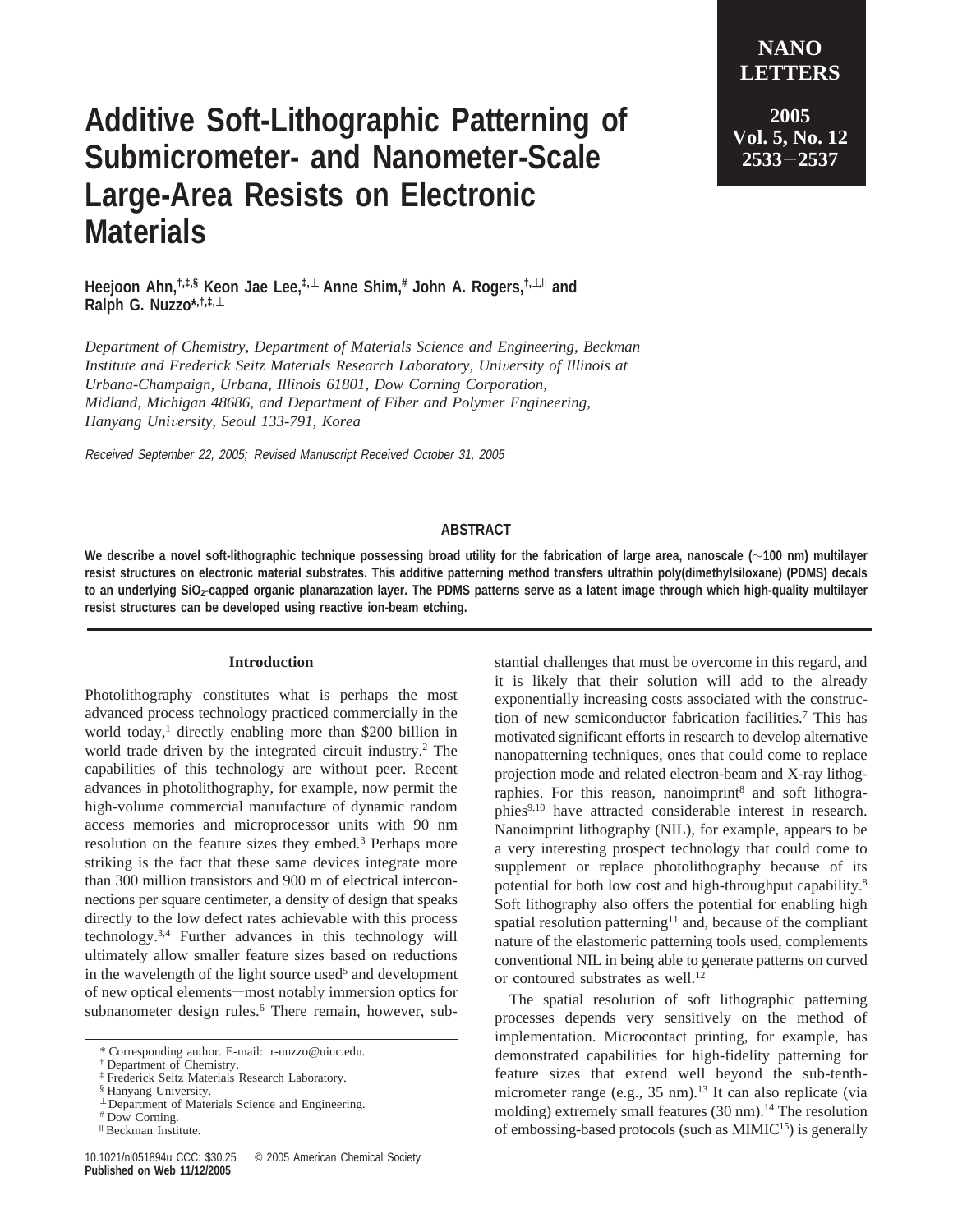less than that of nanoscale imprint lithographies using hard masters<sup>8</sup> and somewhat more difficult to apply to complex feature designs<sup>12</sup> and large area substrates.<sup>17</sup> In part to address these latter limitations and to enable useful new approaches to large area patterning, we have developed a new form of soft lithography called decal transfer lithography (DTL).<sup>18</sup> The present work describes a new advance in one form of DTL patterning that appears to hold exceptional promise as a means for transferring submicrometer feature sizes, ones appropriate for use as resists in electronics fabrication processes, over large substrate areas. This method uses cohesive mechanical failure (CMF) patterning, a class of DTL that exploits the transfer of poly(dimethylsiloxane) (PDMS) patterns to a substrate via a sequence of interfacial adhesion and mechanical decohesion of PDMS from a molded elastomeric patterning tool. The conventional CMF process is most useful for delivering micrometer-sized PDMS patterns and has been shown to deliver microstructures that can serve as etch masks for reactive ion etching (RIE) or wet etching processes.<sup>18,19</sup> Submicrometer-sized patterns, however, are more difficult to transfer by CMF, and their utility as resists remains limited because of the very thin nature  $(10-70 \text{ nm})$  of the PDMS patterns transferred. This limitation is one directly related to the low moduli of the conventional PDMS polymers used in soft-lithographic patterning.20

In the present study, we report a new combination of CMF and RIE techniques that broadly circumvent the limitation noted above. The new method enables an extremely facile patterning of submicrometer, high-aspect-ratio resist structures on silicon (and presumably other) substrates with feature sizes (one's limited by the mastering protocols used in this work) reaching to 0.1 *µ*m. The procedures used are illustrated schematically in Figure 1. The process follows reported methods of CMF pattern transfer, with several explicit modifications.<sup>18</sup> Briefly recounting the process here, a PDMS prepolymer (Dow Corning, Sylgard 184) is cast onto a master bearing a relief pattern (i.e., patterned photoresist) and cured at 65 °C. The cured PDMS stamp is peeled from the master, the patterned PDMS surface is exposed to an unfiltered UV/ozone (UVO) environment for 150 s,18 and the treated surface is immediately placed in conformal contact with an appropriately modified substrate. Given that CMF-based DTL transfers yield extremely thin PDMS resists when very small features are being patterned (i.e., the decohesive debonding of the PDMS occurs near the interfaces of the bonded decal, Figure 1), we modified the substrate by adding additional layers of thin film materials that would serve to increase the aspect ratio of the resists once developed using an RIE protocol. Toward this end, we used substrates that had first been coated with an organic planarization layer (PL) and subsequently overcoated with a thin layer of  $SiO<sub>2</sub>$  deposited using an electron beam protocol. A low-pressure mercury lamp (BHK, 173 *µ*W/cm2 ) was used for UVO treatment of the PDMS, and after curing at 65 °C, the PDMS pattern was transferred by mechanically peeling away the bulk PDMS. In the present study, a 400 nm thick PL layer (Microposit, Shipley 1805) was spin-cast



i) Adhesion

onto a Si(100) substrate (this feature height is easily manipulated by changing the spinning rate used to deposit the PR) and treated with an oxygen plasma to increase adhesion in conjunction with a 3 nm thick  $SiO<sub>2</sub>$  film as an adhesion layer and secondary etch stop.

Figure 2a shows a cross-sectional scanning electron microscopy (SEM) image of the interface formed between the PDMS replica and the substrate before peeling off the bulk PDMS layer. Parts b and c of Figure 2 show an atomic force microscopy (AFM) image and cross section of the PDMS lines obtained after peeling the PDMS replica from the substrate (corresponding to Figure 1-ii in the schematic representation of the process). The AFM cross section (Figure 2c) reveals that the transferred PDMS lines are in fact sharply tapered and the average height at the center is about 18 nm. The data reveal that the PDMS lines are ∼370 nm wide and the gap between them is ∼230 nm. Figure 2d shows a top view SEM image of the same sample after dry etching of the  $SiO<sub>2</sub>$  for 33 s and anisotropic etching of the PL. Debris from the etching procedure (which can be removed, see below) is seen near the line edges. The RIE resist development procedure (Uniaxis 790) is a two-step process. First, the  $SiO<sub>2</sub>$  film is removed using conditions of 50 mTorr of total gas pressure, 40 sccm flow rate of CF<sub>4</sub>, and 30 W of rf power. Anisotropic etching of the PL is then carried out using 20 mTorr of total gas pressure, an  $O_2$  flow rate of 10 sccm, and 100 W of rf power for 5 min. The average width and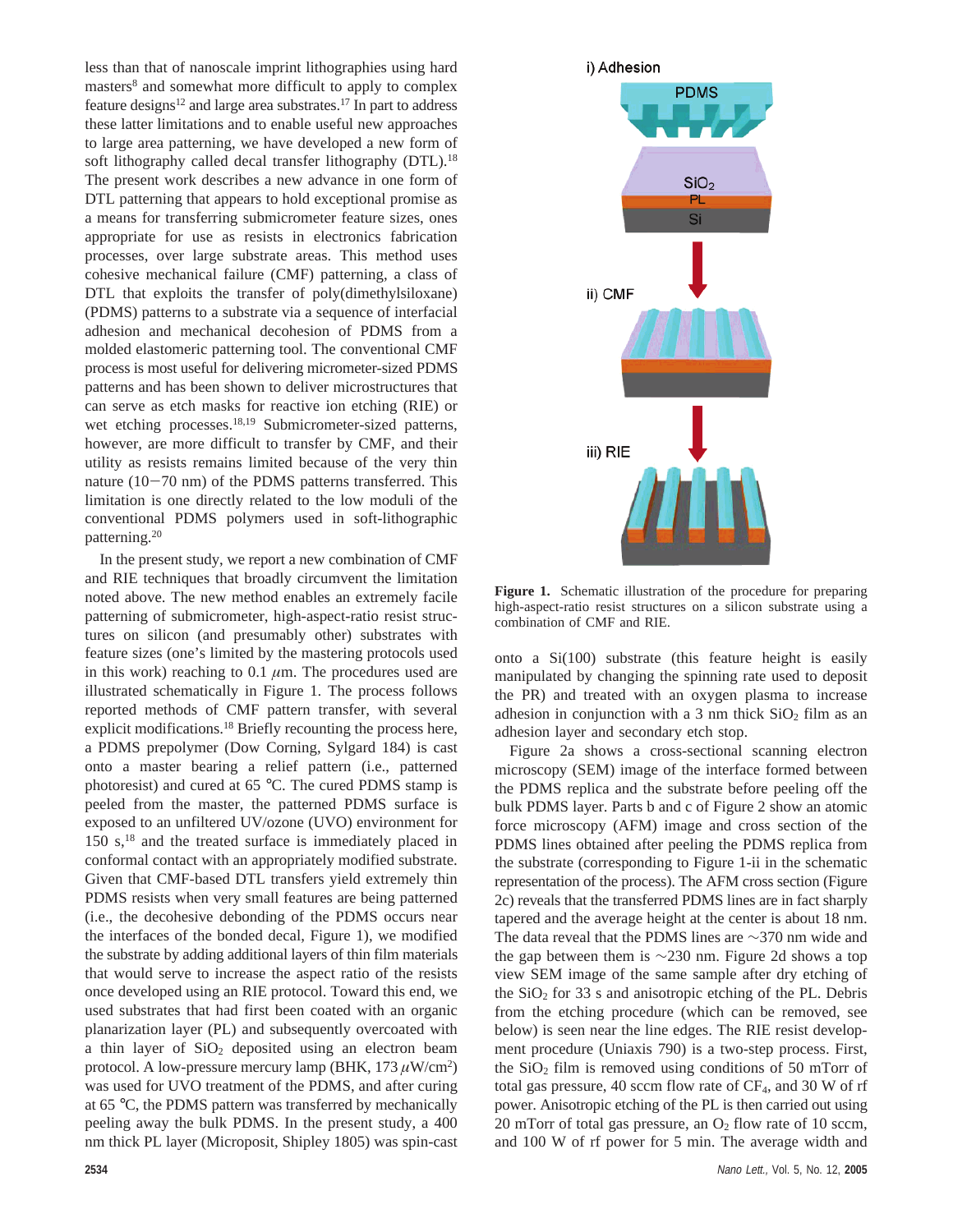

**Figure 2.** (a) Cross-sectional SEM images of the interfaces between a PDMS replica and the substrate before peeling off the PDMS. An AFM image (b) and AFM cross section (c) of the PDMS lines on an  $SiO<sub>2</sub>/PL/Si(100)$  substrate before  $SiO<sub>2</sub>$  etching that corresponds to Figure 1-ii.. (d) Top-view SEM image of the resulting PDMS/SiO<sub>2</sub>/PL resist structures on Si $(100)$  substrates that corresponds to Figure 1-iii.  $SiO<sub>2</sub>$  layers have been etched using  $CF<sub>4</sub>$ plasma for 33 s.

gap of the lines obtained are 360 and 240 nm, respectively. Comparing the data in parts b and c of Figure 2 suggests that the width of the lines slightly decreases due to the nature of the etching process used. We believe the RIE process can be optimized to improve the anisotropy of the etching steps. $2<sup>1</sup>$ 

One attractive aspect of this procedure, however, is that it also allows us to explore feature sizes that exceed those of the original master (as the  $CF_4$  plasma used for dry etching the  $SiO<sub>2</sub>$  layer removes not only that material but also PDMS as well).

Figure 3 shows cross-sectional SEM images of PDMS/  $SiO<sub>2</sub>/PL$  resist structures on  $Si(100)$  substrates that result at several stages of development. The structures shown were derived from an  $SiO<sub>2</sub>$  etching step carried out by RIE for various times and followed by anisotropic etching of the PL for 5 min. As shown in the figures, the width of the patterned lines decreases as the duration of the dry etching of the  $SiO<sub>2</sub>$ increases. The average widths of the lines seen in parts  $a-d$ of Figure 3 are 250, 180, 130, and 100 nm, respectively. These figures demonstrate that the  $PDMS/SiO<sub>2</sub>$  layers can successfully serve as an etch mask for anisotropic  $O_2$  RIE of a PL and that the width of the lines can be varied in a controlled way down to at least 100 nm (and likely beyond).

The patterning demonstrated above provides an additional and somewhat interesting point for making comparisons with imprint lithographies. Conventional imprinting techniques using solid/glassy polymers, which are performed at high temperature (i.e., above the glass transition temperature of the resist polymer), cannot be used to imprint multiple patterns on the substrate because the previously imprinted patterns may be degraded by heating.8 There are only a few reports available related to room-temperature imprinting in which multipattern imprinting was enabled but the generality of the approach appears to be limited, at best.21 Imprint lithographies using liquid prepolymers also appear to be restricted to single printing levels (patterned features would hinder the run out of residual prepolymer). The methodology described in the present study has different pattern transfer mechanics, ones that lend themselves well to multistep patterning. To demonstrate this, we carried out model transfers of PDMS lines of varying design rules directly on top of a previously transferred CMF decal, followed by development of the PL resist pattern by RIE. These process steps are illustrated schematically in the Supporting Information. The procedures used are identical to those described above for a single printing level. In the examples shown in Figure 4, two CMF decals comprised of straight lines were aligned optically and printed in sequence along perpendicular directions on the  $SiO<sub>2</sub>/PL$  layer and subsequently developed by RIE. Figure 4 shows SEM images of the model resists obtained after etching. Masters with line patterns having widths of 300 nm were used to generate the structures shown in Figure 4a. An overlayer of 300 nm and 2 *µ*m CMF decals (pitch of 2 in each case) was used to generate the complex grating architecture shown in Figure 4b. The design rules enabled in this way, and the fact that areas exceeding  $2 \text{ cm}^2$ can be patterned with facility, suggest the method holds promise for several areas of application including optics and microelectronics. Finally, we note that the utility of resists (Shipley 1805) of the type shown in Figures 3 and 4 to serve as effective latent images in subsequent fabrication processes (e.g. plasma and wet etching, lift-off, etc.) has been documented fully in the literature for feature sizes near the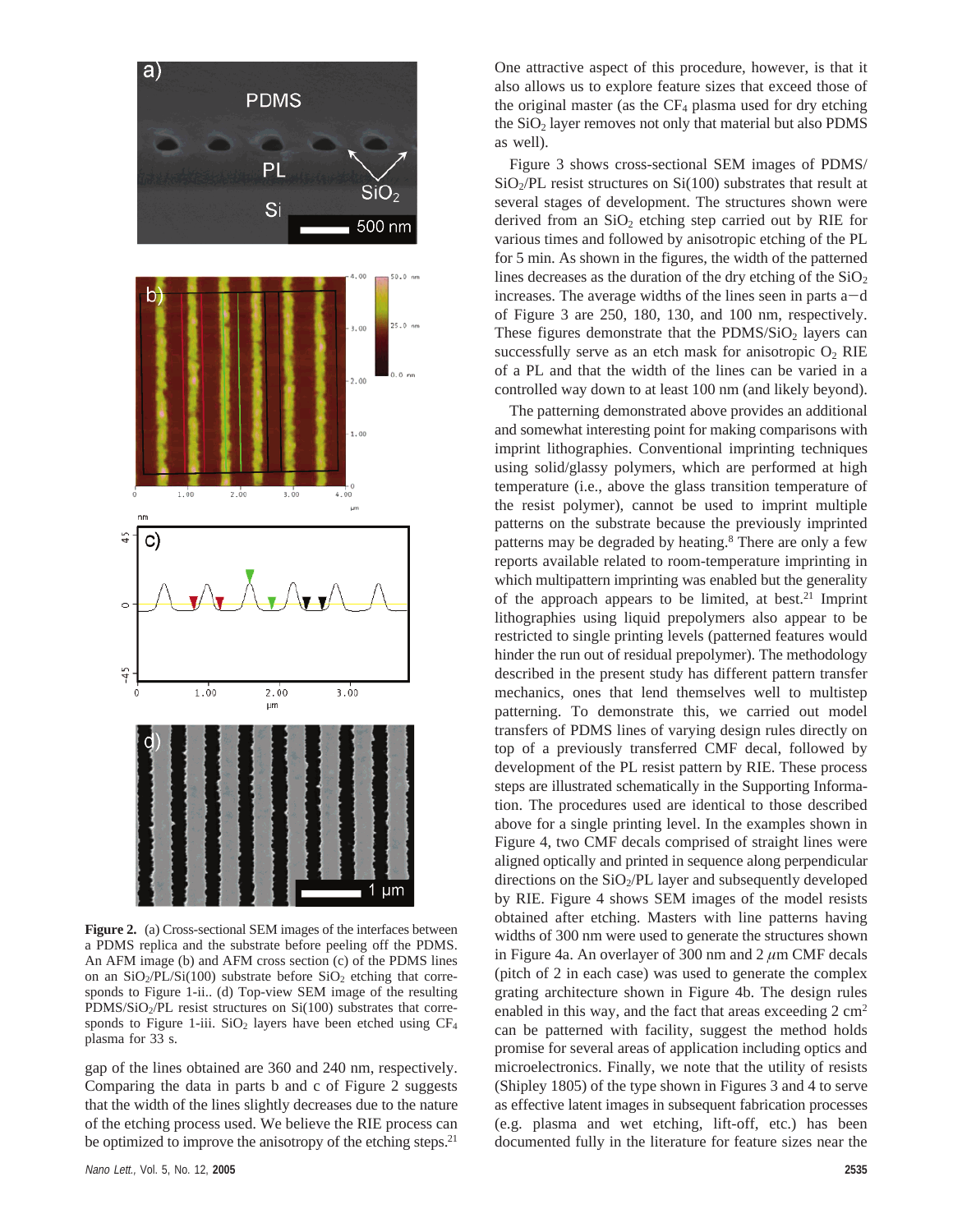

**Figure 3.** Cross-sectional SEM images of the resulting PDMS/SiO<sub>2</sub>/PL resist structures on Si(100) substrates after RIE of SiO<sub>2</sub> for (a) 35 s, (b) 40 s, (c) 45 s, and (d) 50 s and anisotropic etching of PL for 5 min.



**Figure 4.** Top-view (a) and tilted-view (b) SEM images of the multiply transferred PDMS lines after RIE of  $SiO<sub>2</sub>$  and PL layers. 300 nm (a) and  $2 \mu m$  (b) wide line patterns have been used for the second set of PDMS lines.

 $\sim$ 100 nm benchmarks established in the present work.<sup>23</sup> This provides, then, a strong foundation upon which to develop

extensions of this process that might eventually displace more conventional procedures based on photolithography.

**Acknowledgment.** This work was supported by the Dow Corning Corporation, the National Science Foundation (CHE 0097096), and used the facilities of the Frederick Seitz Materials Research Laboratory at the University of Illinois, which is partially supported by the Department of Energy (DEFG02-91-ER-45439).

**Supporting Information Available:** Illustration of steps for preparing perpendicularly superimposed PDMS lines on an  $SiO<sub>2</sub>/PL/Si(100)$  substrate using the CMF patterning technique. This material is available free of charge via the Internet at http://pubs.acs.org.

## **References**

- (1) Waser, R. *Nanoelectronics and Information Technology*: *Ad*V*anced Electronic Materials and Novel Devices*; Wiley-VCH: Weinheim, 2003.
- (2) Turley, J. *The Essential Guide to Semiconductors*; Prentice-Hall: Englewood Cliffs, NJ, 2002.
- (3) *International Technology Roadmap for Semiconductors*; 2004 edition.
- (4) (a) Sze, S. M. *VLSI Technology*; McGraw-Hill: New York, 1988. (b) Jego, C.; Casseau, E.; Martin, E. *Proc. Des. Circuits Integr. Syst. Conf.* **2000**, 507.
- (5) (a) Ito, T.; Okazaki, S. *Nature* **2000**, *406*, 1027. (b) Fay, B. *Microelectron. Eng*. **<sup>2002</sup>**, *<sup>61</sup>*-*62*, 11.
- (6) Mulkens, J.; Flagello, D.; Streefkerk, B.; Graeupner, P. *J. Microlithogr., Microfabr., Microsyst.* **2004**, *3*, 104.
- (7) Chatterjee, P. K. *Proc. IEEE* **1998**, *86*, 176.
- (8) (a) Zankovych, S.; Hoffmann, T.; Seekamp, J.; Bruch, J.-U.; Sotomayor Torres. C. M. *Nanotechnology* **2001**, *12*, 91. (b) Chou, S. Y.; Krauss, P. R.; Renstrom, P. J. *Science* **1996**, *272*, 85. (c) Li, M.; Wang, J.; Zhuang, S. Y.; Chou, S. Y. *Appl. Phys. Lett.* **2000**, *76*, 673.